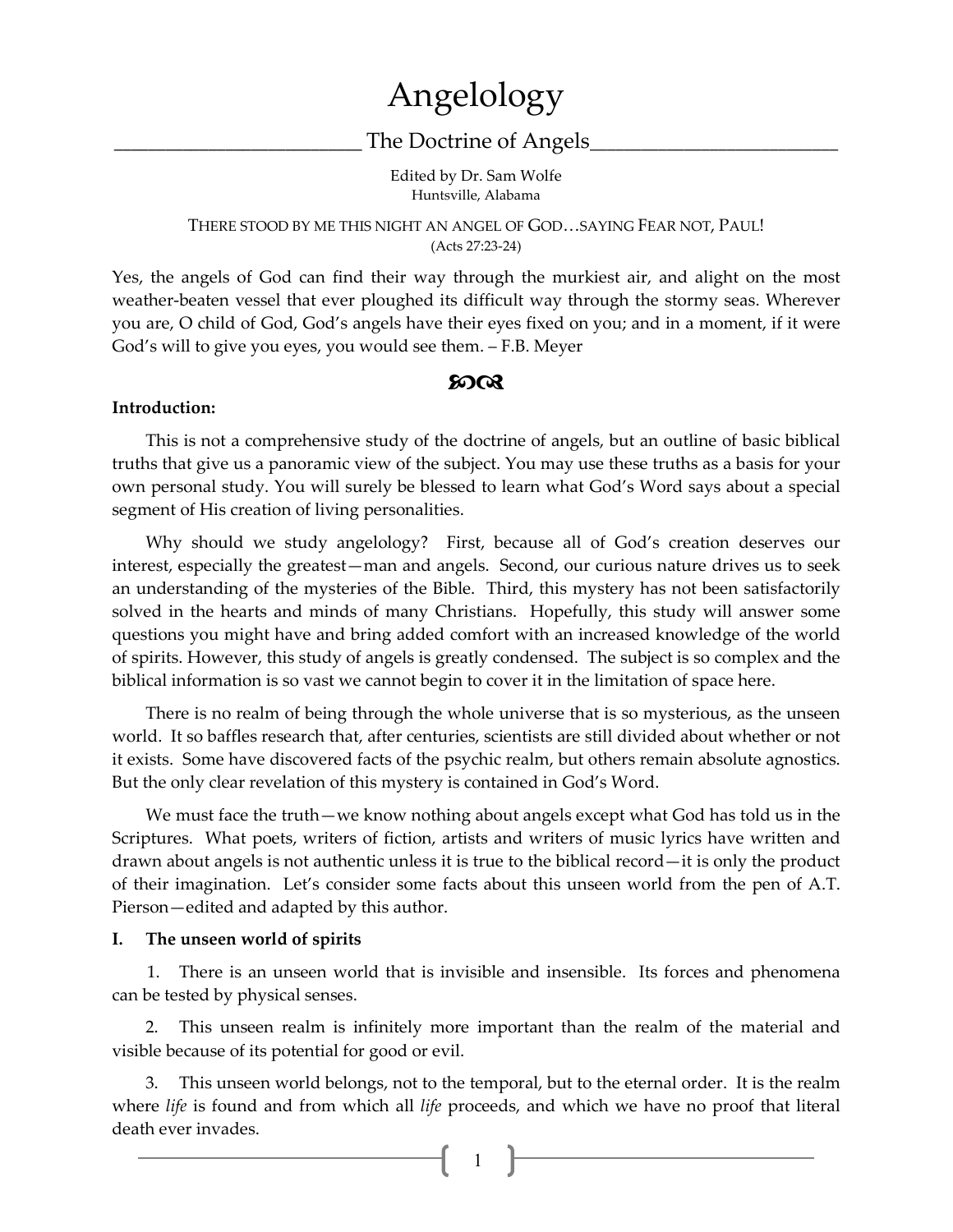4. This unseen world is a world is a world of Intelligent and Conscious Being. It is a world if independent life, populated with spirits, which if not disembodied, are independent of material organism.

 5. In this unseen world the One ruling all-pervasive *spirit* is God—source of all Being. He alone has inherent and uncreated life.

 6. In this unseen world are countless forms of inferior and created spirits, differing in intelligence, dignity and power.

 7. These spirits are called in the Bible *angels*. They exist in a vast hierarchy with several ranks: Archangels, Principalities, Authorities or powers, Thrones, Rulers, Dominions, Cherubim, Seraphim, Spirits, etc.

 8. Among these spirits, or angels, a mysterious Revolt once took place, headed by Satan, who drew after him in his fall multitudes, now known as "fallen angels," evil spirits, devils, or demons. (Devils should be interpreted demons.)

 9. All spirits, good or bad, have access to man's *spiritual* being and they influence him for good or evil. More than one spirit at a time may influence him.

 10. A Christian may be influenced at one moment by God's Holy Spirit, and the next by an evil spirit.

#### **II. The origin of angels**

 "Praise ye him, all his angels: praise ye him, all his hosts. Praise ye him, sun and moon: praise him, all ye stars of light. Praise him, ye heavens of heavens, and ye waters that be above the heavens. Let them praise the name of the LORD: for he commanded, and they were created" (Psalm 148:2-5).

"For by him were all things created, that are in heaven, and that are in earth, visible and invisible, whether they be thrones, or dominions, or principalities, or powers: all things were created by him, and for him:" (Colossians 1:16).

The Bible makes it clear to us—angels were created. They were not born, nor have they not always existed as God. Before God created man, He created myriads of beings described as Angels. This creation took place in eternity past.

 The word "angel" means messenger, and is used also to refer to others who are human messengers. Other human messengers are the angels of the seven churches of Asia (Revelation 2-3). It is commonly believed that these messengers were the pastors of the churches—they are not a part of the created angels.

 Through the years, is has been believed that Godly men who die become angels—and also that infants who die become angels. There is no biblical foundation for believing this.

 Angels are a distinct order of beings, superior to man, created to operate in God's behalf and serve a special purpose in His plan for the ages. It is probably correct to say that God created all angels at once. They do not increase nor decrease in number—neither do they die.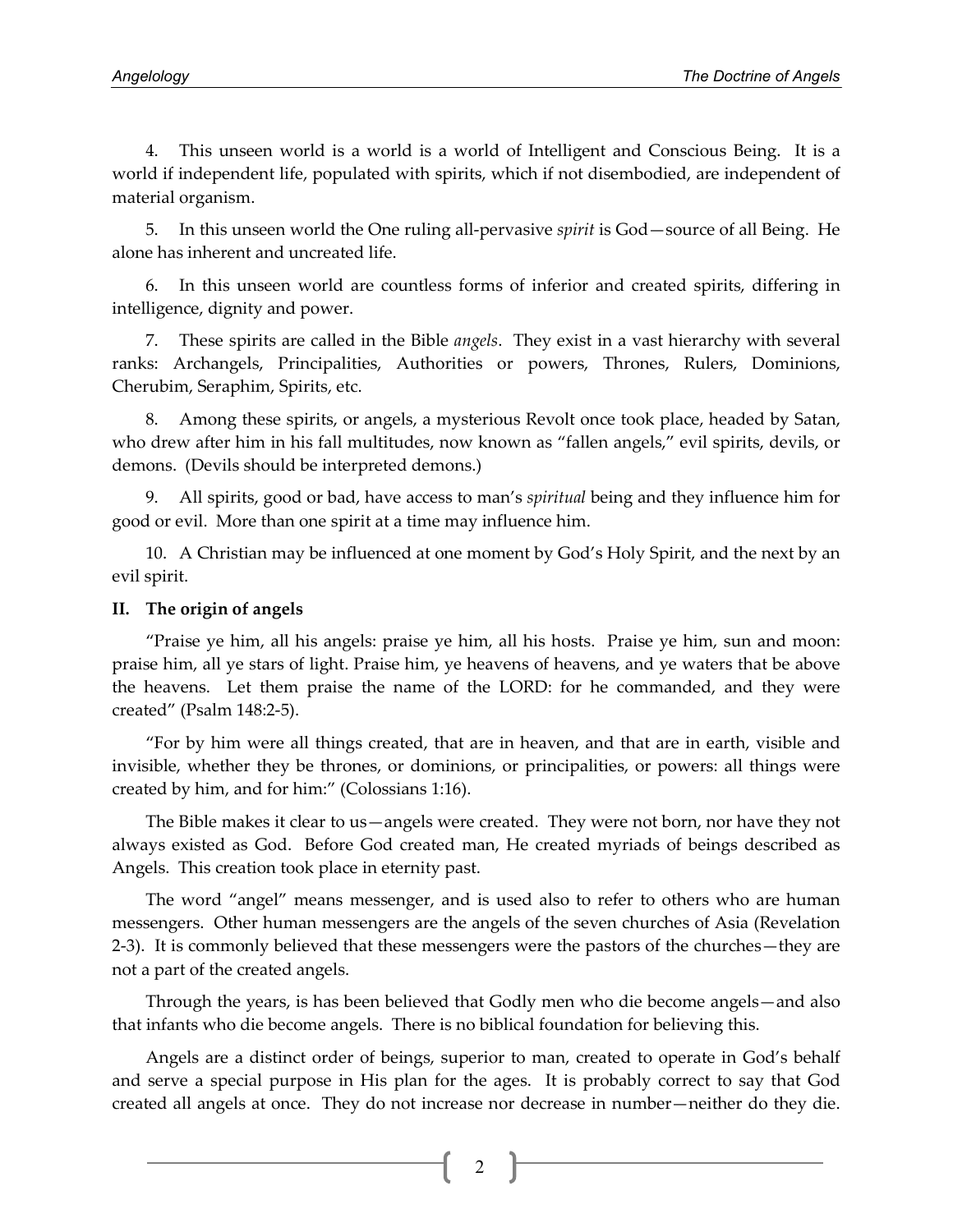Angels are mentioned over a hundred times in the Old Testament and more frequently in the New Testament.

 The term "angel" is also used to refer to "the Angel of Jehovah," and refers to appearances of Christ in the Old Testament. This is called a theophany, meaning a divine manifestation of deity. There are quite a few examples of such a manifestation in the Old Testament. We will take note of only one found in Genesis 18.

 "And the LORD appeared unto him in the plains of Mamre: and he sat in the tent door in the heat of the day; And he lift up his eyes and looked, and, lo, three men stood by him: and when he saw them, he ran to meet them from the tent door, and bowed himself toward the ground, And said, My LORD, if now I have found favor in thy sight, pass not away, I pray thee, from thy servant:" (Genesis 18:1-3).

 These three men who visited with Abraham and Sarah were Jesus and two angels. Read the rest of the chapter to find the importance and purpose of their visit. Jesus visited them to make a glad announcement—they were about to become parents of the child of promise, Isaac, in spite of their age. At other times when God deemed it necessary to make an unusual declaration, God sent Jesus, "the angel of the Lord" – not "the Lord's angel" nor any other angel, but "the angel of the Lord."

## **III. The Classification of angels**

## **A. Holy angels**

Angels are divided into two classifications. The Holy angels did not rebel with Lucifer, but chose to remain true in their allegiance to God.

 **"**And I beheld, and I heard the voice of many angels round about the throne and the beasts and the elders: and the number of them was ten thousand times ten thousand, and thousands of thousands;" (Revelation 5:12).

**1. The Angel of the Lord** - This angel is presented as no other angel in the Scriptures. He possesses a position no other angel could occupy. He is the Lord Jesus Christ himself. He presented himself to Hagar, Abraham and Gideon.

**2. The cherubim** - This word is the plural of cherub. They are always associated with the throne of God. They were present in Eden and kept Adam and Eve from re-entering the Garden.

**3. The Anointed Cherub** - This is said to be Satan in his unfallen state. "You are the anointed cherub that covers; and I have set you so: you were upon the holy mountain of God; you have walked up and down in the midst of the stones of fire" (Ezekiel 28:14).

**4. The Seraphim**. These angelic beings are mentioned only in Isaiah. "In the year that king Uzziah died I saw also the Lord sitting upon a throne, high and lifted up, and his train filled the temple. Above it stood the seraphims: each one had six wings…." (Isaiah 6:1).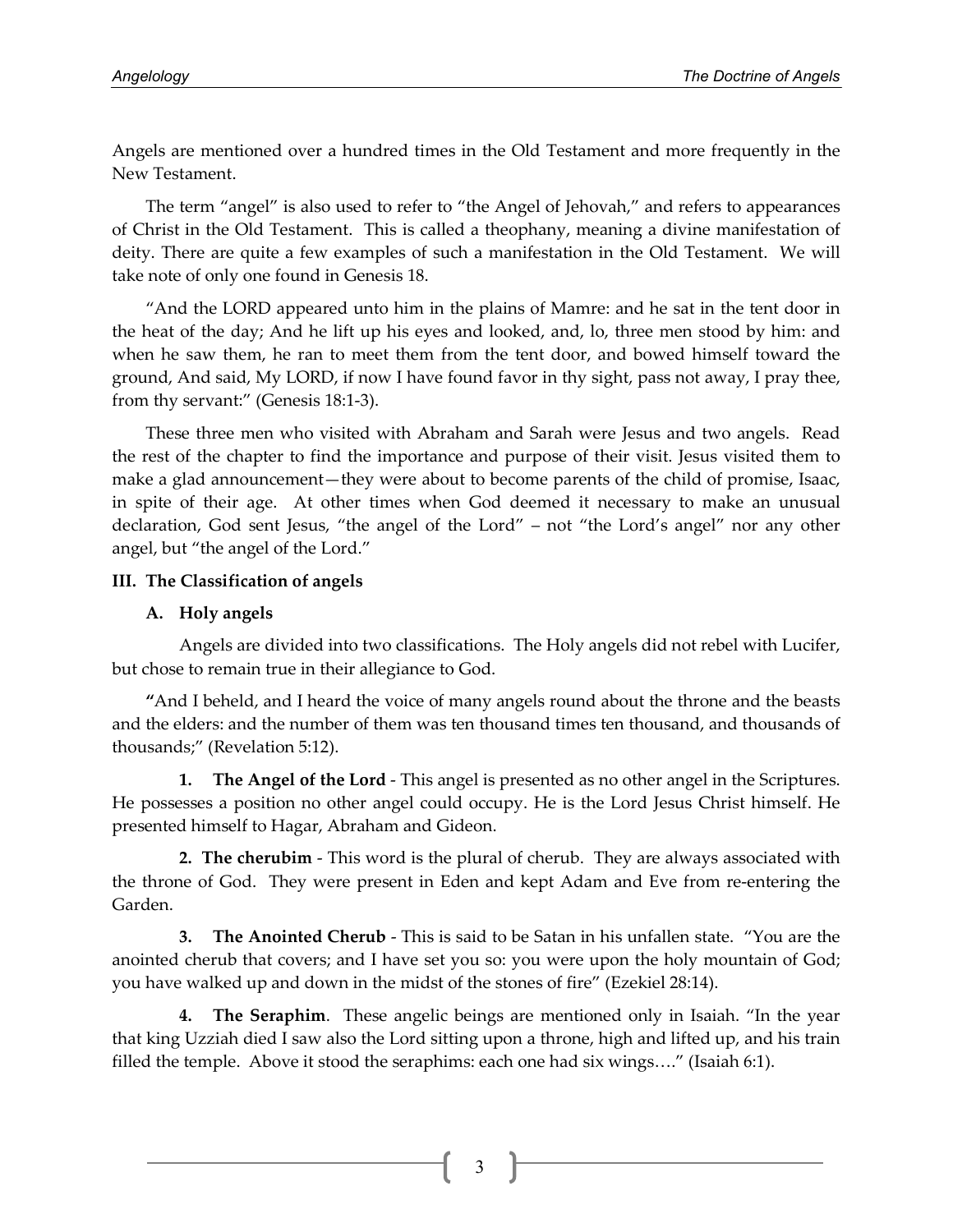**5. The Archangel** – "Michael the archangel, when contending with the devil he disputed about the body of Moses, did not bring against him a railing accusation, but said, The Lord rebuke you" (Jude 9). See also I Thessalonians 4:16.

# **B. Fallen angels**

 "And the angels which kept not their first estate, but left their own habitation, he hath reserved in everlasting chains under darkness unto the judgment of the great day" (Jude 1:6).

Satan, who led this defection of angels, was an archangel, endowed with great wisdom and power, whose very excellence inspired the pride which led to his downfall, and led to aspire to the throne of the universe, to be God.

The fallen angels are divided into two groups: those who are free to serve Satan in his evil work and those who are bound in chains awaiting judgment.

## **III. The characteristics of angels**

## **A. Angels are spirits.**

*"*Of the angels he said, Who makes his angels spirits, and his ministers a flame of fire" (Hebrews 1:7). See also Hebrews 1:14; Psalm 104:4.

## **B. Angels are corporeal.**

Although being spirit, they have the power to become visible and manifest themselves in a semblance of human form and perform bodily acts. Mary "sees two angels in white sitting, the one at the head, and the other at the feet, where the body of Jesus had lain" (John 20:12). See also Genesis 18:1-8; 19:1-3; Judges 6.

# **C.****Angels are masculine.**

It is an error to say they are sexless. They are always manifested in the form of man. Masculine pronouns are always used in connection with them.

"And entering into the sepulchre, they saw a young man sitting on the right side, clothed in a long white garment; and they were affrighted. And he said unto them, Be not affrighted: you seek Jesus of Nazareth, who was crucified: He is risen; he is not here: behold the place where they laid him" (Mark 16:5,6). See also Matthew 28:2-4; Luke 1:26.

# **D. Angels are celibates.**

There is no record of angels ever marrying angels. "In the resurrection they neither marry nor are given in marriage, but are as the angels of God in heaven" (Matt. 22:30). The quoted Scripture does not mean that we will be sexless, but that we will not marry.

# **E. Angels are deathless.**

They will never die, or cease to, exist. They do not grow old. "They which shall be accounted worthy to obtain that world, and the resurrection from the dead, neither marry, nor are given in marriage: neither can they die any more: for they are equal unto the angels; and are the children of God, being the children of the resurrection" (Luke 20:35, 36).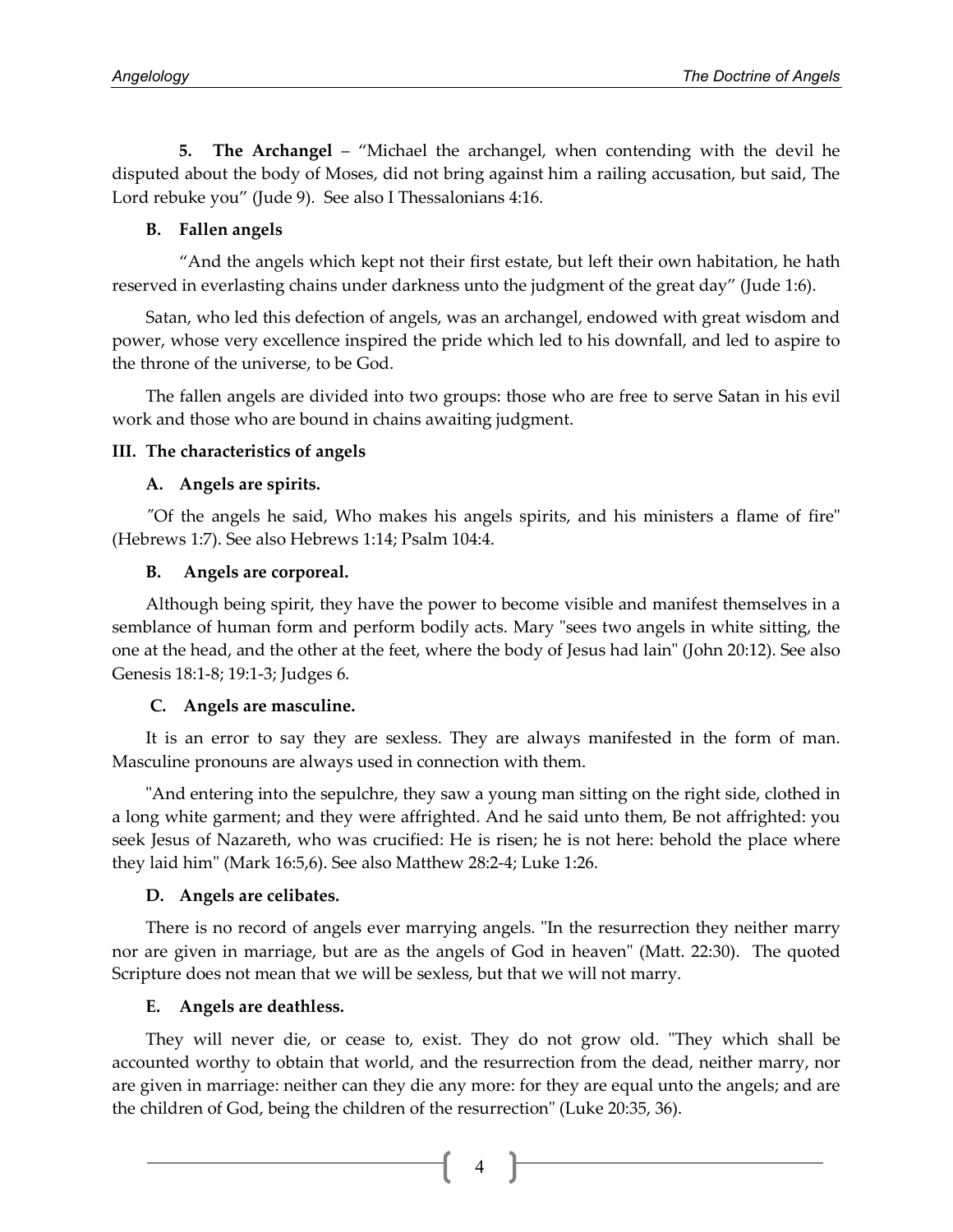## **F. Angels are immutable.**

There is no matter in them that can change.

## **G. Angels are free to move about.**

They are not subject to limitation, or space as we are. (Acts 17:26). However, they are not omnipresent as God is

# **H. Angels are mighty.**

They are not omnipotent (almighty). They are mightier than we are, but are inferior to God. "To you who are troubled rest with us when the Lord Jesus shall be revealed from heaven with his mighty angels" (II Thessalonians 1:7). See also Acts 5:19; 12:5-11, 23; Psalm 103:20; II Peter 2:10,11.

## **I. Angels are wise.**

They possess superhuman intelligence, yet they are not omniscient (all-wise). One of the purposes of Paul's preaching was "to the intent that now unto the principalities and powers in heavenly places might be known by the church the manifold wisdom of God, according to the eternal purpose which he purposed in Christ Jesus our Lord" (Eph. 3:10, 11). See also II Samuel 14:17-20; Matthew 24:36; Mark 13:32; I Peter 1:10-12.

## **J. Angels are subordinate.**

They are always subject to God. Even Satan is in this category. There is nothing he can do, but by the will of God. "[Jesus Christ] is gone into heaven, and is on the right hand of God; angels and authorities and powers being made subject unto him" (I Peter *3:22).* See also Hebrews 1:4-8,13,14.

# **K. Angels are innumerable.**

**"**And I beheld, and I heard the voice of many angels round about the throne and the beasts and the elders: and the number of them was ten thousand times ten thousand, and thousands of thousands;" (Revelation 5:12).

"Ye are come into mount Zion, and unto the city of the living God, the heavenly Jerusalem, and to an innumerable company of angels" (Hebrews 12:22).

"Think you that I cannot now pray to my Father, and he shall presently give me more than twelve legions of angels?" (Matthew 26:53). Six thousand comprised a legion. The Lord could have called for seventy-two thousand angels for aid had he so desired. See also Daniel 7:10; Psalm 68:17.

# **L. Angels are powerful.**

**"**Then the angel of the LORD went forth, and smote in the camp of the Assyrians a hundred and fourscore and five thousand: and when they arose early in the morning, behold, they were all dead corpses" (Isaiah 37:36).